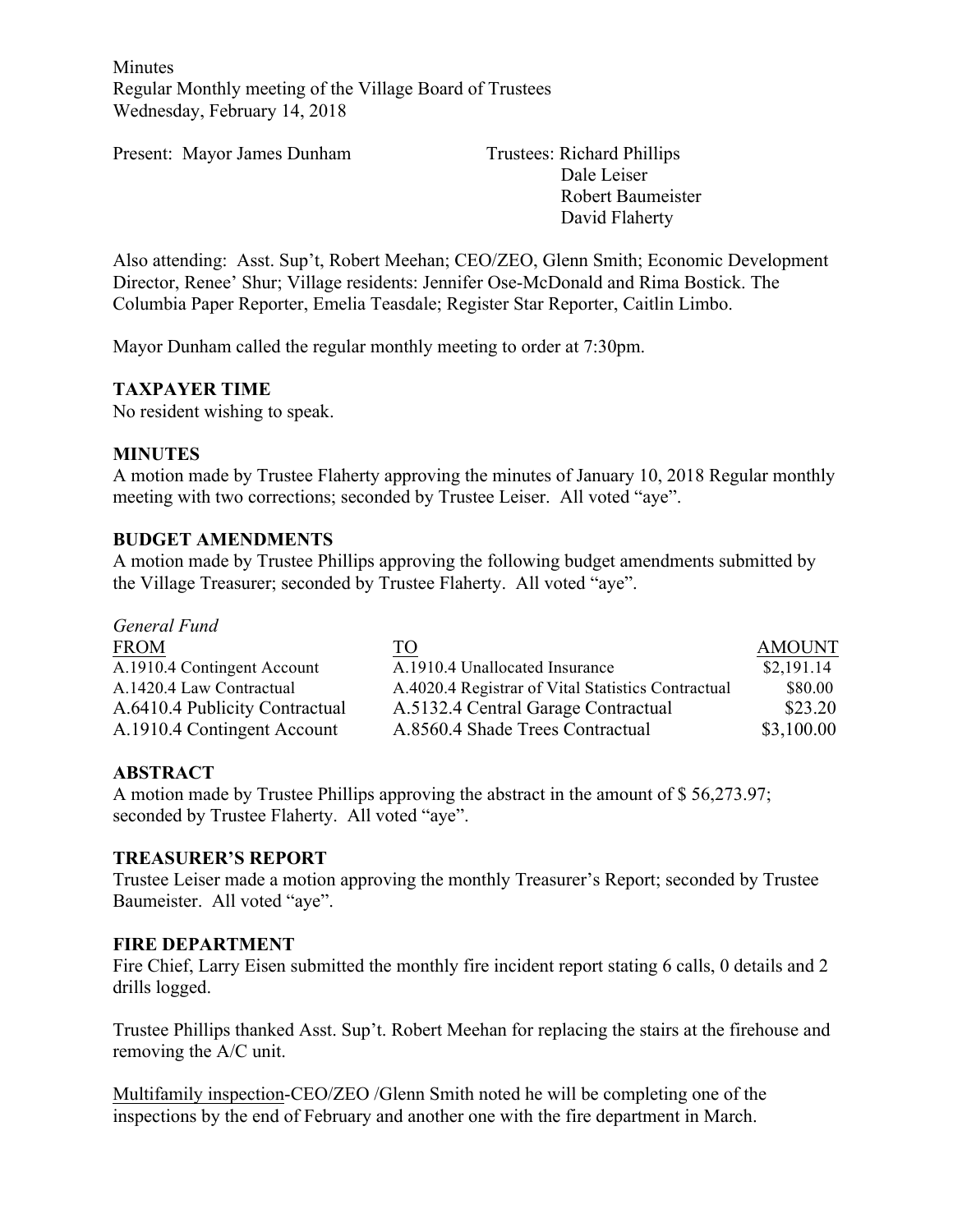### **DPW**

Asst. Sup't Robert Meehan reported several items done during the month were as follows; taking down the Christmas lights in the village square, removal 120 Christmas trees in the village; a lot of snow plowing of village streets and removal of snow piles and clearing of sidewalks; and a lot pot hole patching.

Trustee Flaherty thanked Rob in the Superinidents absence what a great job he has done. The village board concurred on how well Rob has done with only a part time helper.

Sidewalk Clearing-Mayor Dunham gave out 6 notices to properties owners for un cleared snow removal.

Rima Bostick stated she had to pay her snow plow guy and extra \$20.00 due to the change of the snow removal in her area. She stated it may be due to the village's man power issues she was unware of. She requested the DPW push the snow back further off the parking spot along Hudson Street so the parking spot may be used.

Water Department- the DPW attended to the frozen line at the Reformed Church and at the pumphouse. The village tested the nitrate level in the village's water. The test showed a 2.7ml nitrate level. A nitrate level less than 10 ml is in acceptable range.

#### **CODE ENFORCEMENT OFFICER**

The CEO/ZEO's monthly report was received with 2 permits issued and \$150.00 of fees collected.

12 Sunset –Glenn spoke with the owner he has an open building permit and will continue to work on the house.

14 Sunset-The owner informed Glenn she is placing the house on the market to sell.

Van Buren Hall emergency stairs-The condition of the emergency egress stairs from the Van Buren Hall is in need of repair and/or replacement. Glenn feels an engineer needs to inspect and complete an analysis of the stairs to make sure the stairs can handle a heavy load in case of an emergency. Glenn will have Jack Healy from Ryan Biggs Associates complete an analysis of the stairs to certify the structural capacity of the stairs. Per code Van Buren Hall is required to have two egress points. Glenn will limit the amount of use of Van Buren Hall until the village receives certification form the structural engineer.

#### **TREES**

The village will keep an eye on the tree in front of Altman's on Hudson Street. It is dying due to the bugs and may need to be taken down.

#### **TRAFFIC CALMING STUDY**

The village is seeing good results in the reduction of speed with the variable speed sign and with the presence of the Sheriffs and State Troopers. A second refurbished speed sign is being considered. Trustee Flaherty feels it is an effective tool to reduce speed. Trustee Leiser would like to see the data from the speed sign before the village spends the \$4,300 on another sign. Mayor Dunham stated former Trustee Brain Murphy has developed extensive reports from the signs and is compiling a report for the village board. Trustee Phillips inquired if the village can wait to purchase now and would like to consider in the upcoming 2018/2019 budget. Mayor Dunham did discuss the possibility of purchasing one with the town of Kinderhook as a shared service. He has spoken to Town Supervisor Pat Grattan and he is interested.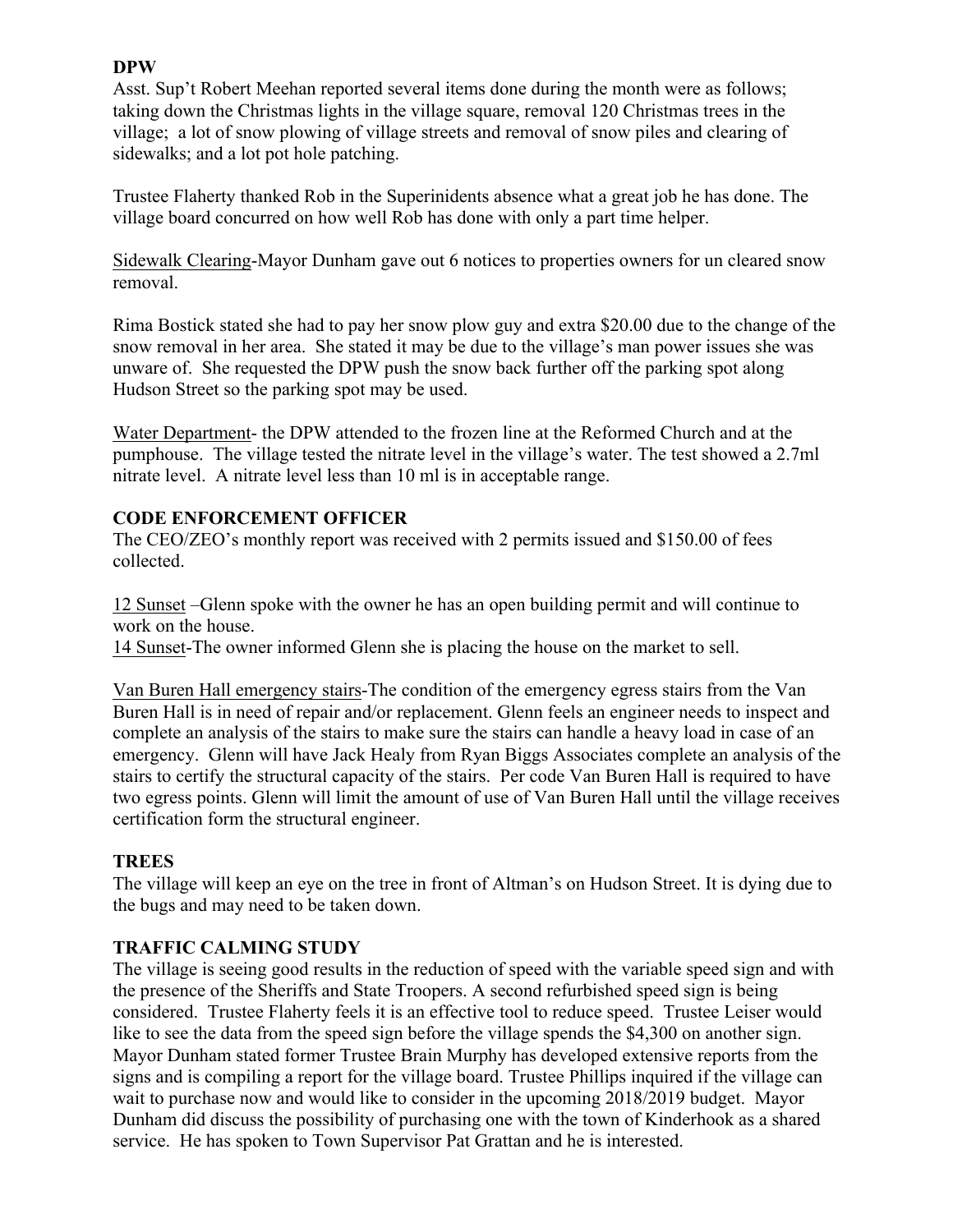# **CLIMATE SMART COMMUNITIES TASK FORCE**

Electric Charging Station-John Doran from Columbia Stations online gave a presentation to the committee on electric charging stations. He will submit an itemized estimate to the committee to include with their grant application. Mr. Mancini also contacted a firm in Maryland who installs historic electrical charging stations but their prices are very high.

Earth Day event-In addition to activities at the Village Hall there will be activities at The School during Earth Day. The committee is requesting the village accept donations for the event.

Donated Funds-A motion made by Trustee Flaherty to allow the village of Kinderhook to accept donated funds on behalf of the Climate Smart Committee for the Earth Day event; seconded by Trustee Phillips. All voted "aye".

Budget Line item-A motion made by Trustee Phillips to amend the village budget allocating \$2,500.00 to an appropriation line item for the Climate Smart task Force expenses; seconded by Trustee Flaherty. All voted "aye". (The committee previously received \$2,500 in grant funds)

# **WILLIAM STREET RT. 9 TO MAIDEN LANE**

Preliminary plans were received from Hudson Valley Engineering for the reconstruction of William Street. Mayor Dunham and Hudson Valley Engineering plan to hold a public informational meeting next week on February 22. Mayor Dunham noted funding the project will be an issue. The engineer is estimating the project to be \$700,000 with a 20% contingency. Mayor Dunham is hopeful the village can make an application for funding for the water lines.

# **ZONING BOARD**

There was no new business presented therefore the meeting was cancelled.

## **PLANNING BOARD**

There was no new business presented therefore the meeting was cancelled.

## **HISTORIC PRESERVATION COMMISSION**

There was no new business presented therefore the meeting was cancelled.

# **ECONOMIC DEVELOPMENT DIRECTOR**

The EDC Director's monthly report was received.

Van Buren Hall-A committee was formed to create a list of the work needed in Van Buren Hall to use for a variety of events. EDC Director, Renee Shur noted each person selected for the committee brings a different skill set to the table to look at the current and future needs of Van Buren Hall. The committee would like to be ready if there are funds available for the projects in Van Buren hall. Mayor Dunham appointed the following committee members: Rod Blackburn, Ken Neilson, David Smith, Tina Lang, Renee Shur and David Flaherty as liaison to the Village Board.

Sister City-The Mayor of Buren in the Netherlands accepted the Memorandum of Understanding between the two communities. Both parties will need to sign. Kinderhook Library is showing an interest in a teen e-pal program between teens in Buren and Kinderhook. The Mayor of Buren is writing a biography on Van Buren and will be contact with Village Historian, Ruth Piwonka. Kinderhook Creek- Barton & Loguidice submitted the grant application pro bono

for Phase I to the Hudson River Valley Greenway under the Greenway Communities Grant for the Kinderhook creek on behalf of the village. The grant is an inter municipal grant between the Village of Valatie, Town of Stuyvesant, Village of Kinderhook and the Town of Kinderhook for the Kinderhook Creek Recreational Use Study. Renee is hopeful as this is the  $2<sup>nd</sup>$  time around.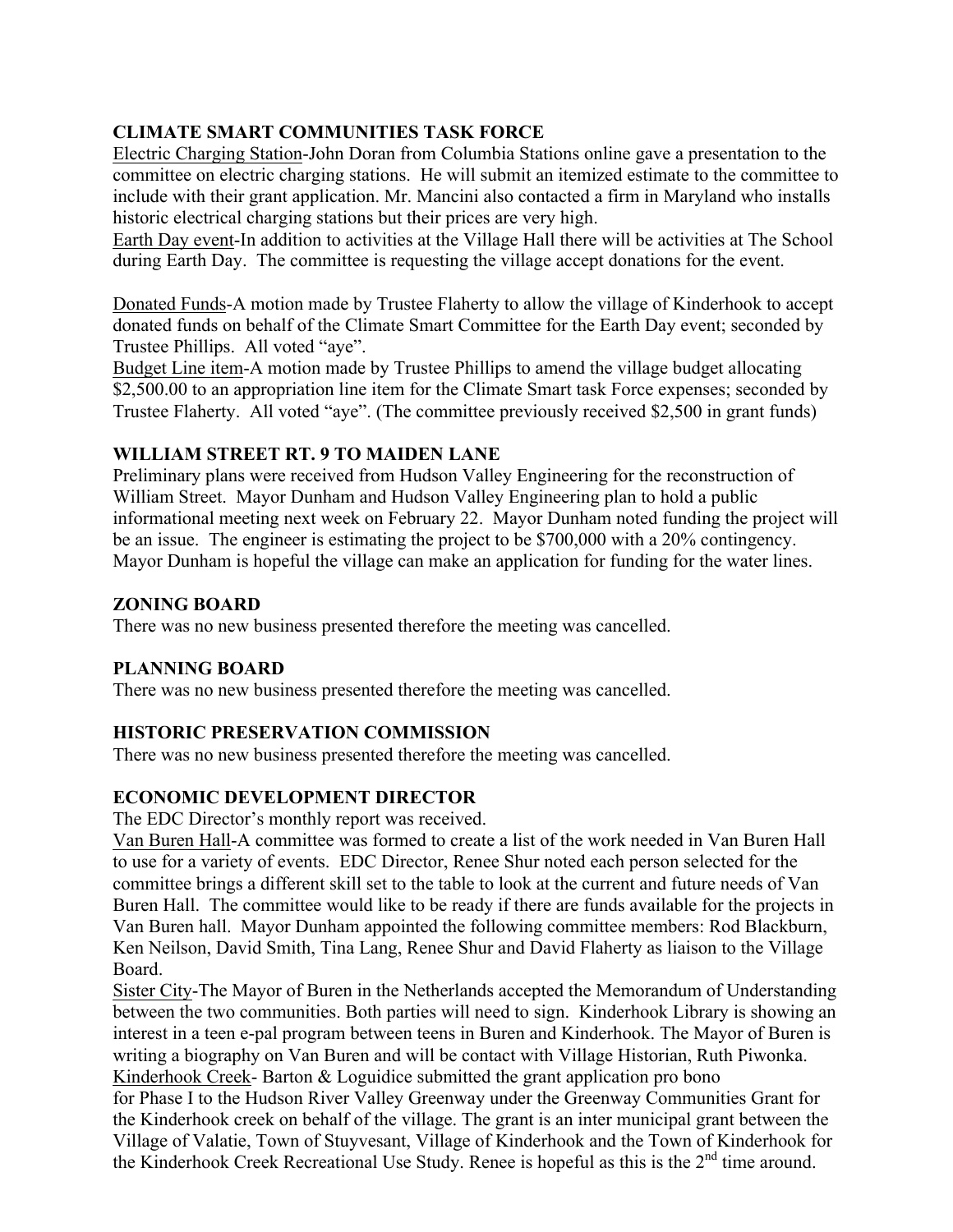# **OLD DUTCH INN**

Nothing new to report on the Old Dutch Inn property.

## **CODIFICATION OF NEW LAWS**

Village Clerk Heeder will receive an estimate from General Code to have any local laws printed into the village code book.

## **DEMONSTRATIONS-NYCOM ARTICLE**

Mayor Dunham noted NYCOM printed a good article on demonstrations he would like the village board to review and determine if the village needs to consider a law. Mayor Dunham stated the village has not had an issue with the demonstration that have gone on until recently a group was walking down Rt. 9 blocking traffic and refused to leave Congressman's Faso's office. There is freedom of speech and freedom to assemble but Mayor Dunham is worried about safety. Trustee Flaherty noted at times with social media groups form and it is a sticky situation to get into. He is uncomfortable drafting a law and feels the village will end up in court. Trustee Baumeister feels the village needs to discuss the liability of the village with the attorney before doing anything.

# **VILLAGE HALL**

Projects  $2<sup>nd</sup>$  fl-Trustee Flaherty received two quotes to move the panel box in Van Buren Hall. TLC Electric quoted was \$5,950.00 and Scheriff Electric for \$2,300.00. Trustee Flaherty requested another quote for additional electric outlets to be installed. A motion made by Trustee Flaherty to hire Scheriff Eclectic move the panel box in Van Buren Hall for \$2,300; seconded by Trustee Lieser. All voted "aye".

Masonry work-Trustee Flaherty will receive a quote from AJS Repair & Restoration and Gregg Lowery from Jubilee masonry. The quotes will be broken down by each wall of the Village Hall.

Capacity limits-Marylyn Kaplan used a formula of square footage of the space in Van Buren Hall. Her capacity limit given was 293 people. Trustee Flaherty feels this seems very high the village had the capacity limit of 176 people. Trustee Flaherty will have CEO/ZEO Glenn Smith review with the issue of the emergency stairs.

## **IT CONTRACT**

Mayor Dunham would like former Trustee Brain Murphy, Trustee David Flaherty and Clerk Heeder to meet to discuss the need of the village. Previously the village signed a contract with Columbia County as a backup IT using shared services. Mayor Dunham will sign the new contract with Columbia County.

## **WORKPLACE VIOLENCE POLICY**

Mayor Dunham would like to establish a committee to work on updating the village's policies. Mayor Dunham appointed Trustee Phillips, as chair, Trustee Flaherty and Village Clerk Nicole Heeder to the committee.

## **UNPAID WATER, SEWER & TAX BILLS**

The total unpaid water \$399.25; unpaid sewer \$2,728.22 and unpaid village taxes total \$29,012.97. Late water and sewer letters were sent. Late tax letters will be sent out next week.

# **WASTE WATER COLLECTION PROJECT**

Anti-Siphon Valve- The readings have been in line with what Mayor Dunham expects but he feels there is still siphoning problem and does not know why the readings seemed more accurate.